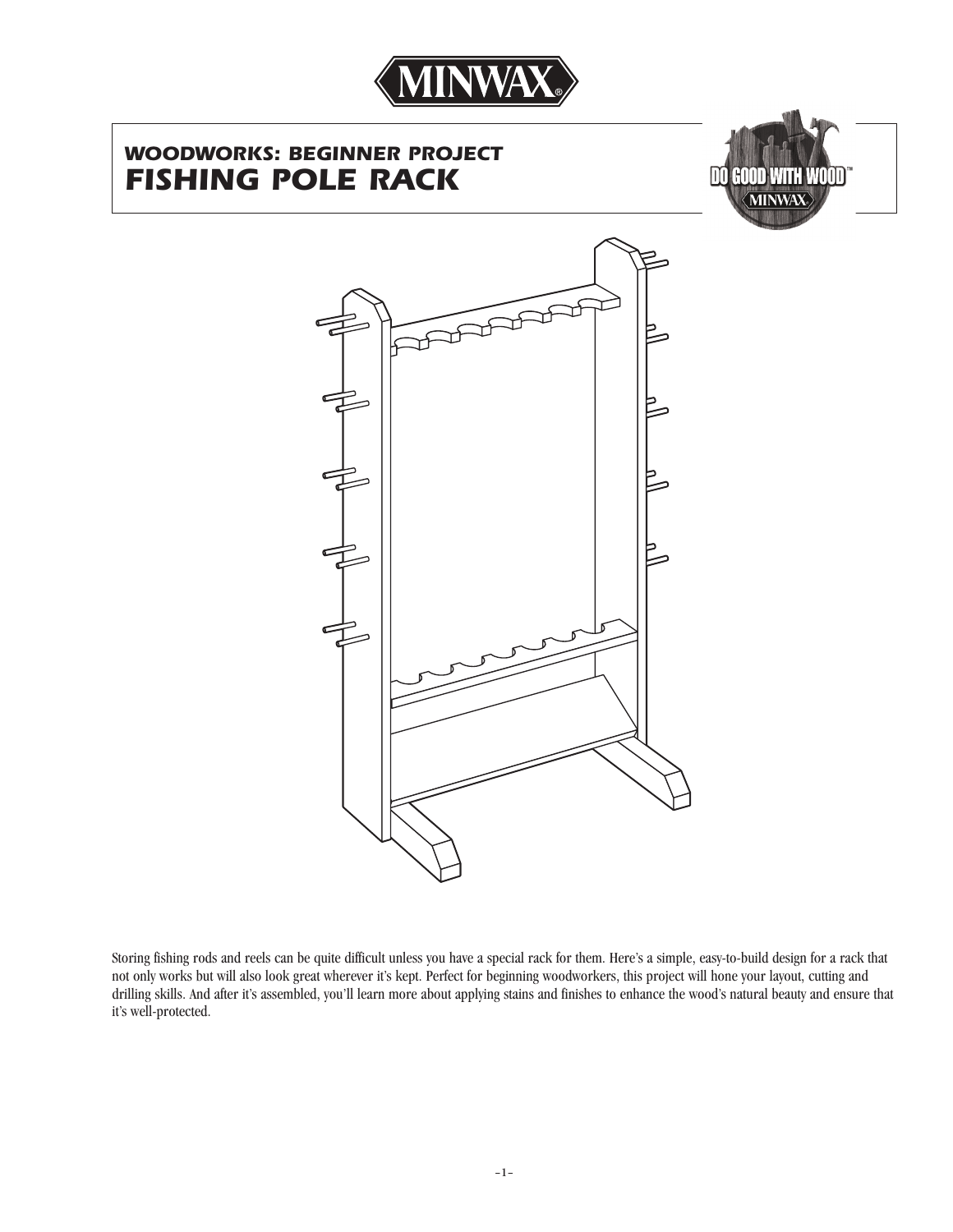## *TOOLS REQUIRED*

### **Hand Tools**

- Crosscut handsaw or miter saw
- Rip handsaw
- Bar clamps

#### **Power Tools**

- Electric drill with 2" hole saw, 3/8" drill bit and countersink drill bit
- Table saw

### **Miscellaneous**

- Tape measure
- Pencil
- Safety glasses
- 120-, 150- and 220-grit sandpaper
- Clean, lint-free cloths
- Respirator
- Gloves for finishing
- Mineral spirits (for oil-based stains and finishes)
- Water-filled metal container with tight-fitting lid (for oil-based stains and finishes)
- Minwax™ Polyurethane Brush or other good quality, natural bristle brush (for oil-based stains and finishes)
- $-$  Minwax<sup>™</sup> Polycrylic<sup>™</sup> Brush or other good quality, synthetic bristle brush (for water-based stains and finishes)
- Carpenter's glue

## *SHOPPING LIST*

| <b>Item</b>                       | <b>Quantity</b> |
|-----------------------------------|-----------------|
| $1 \times 6 \times 6'$ oak        |                 |
| $3/8$ " x $36$ " dowel rod        |                 |
| #8 x 1-1/2" flat head wood screws | 16              |
| 3/8" oak plugs                    | 16              |

## *CUTTING LIST*

| Overall Dimensions: $41-1/2$ "H x $22$ "W x $5-1/2$ "D |                |    |                        |                 |  |
|--------------------------------------------------------|----------------|----|------------------------|-----------------|--|
| <b>Key</b>                                             | Part           |    | <b>Pcs.</b> Dimensions | <b>Material</b> |  |
| A                                                      | Sides          | 2  | $5-1/2$ " x 40"        | $3/4$ " oak     |  |
| B <sub>1</sub>                                         | Upper rod rail | 1  | $3-1/8$ " x 22"        | $3/4$ " oak     |  |
| B <sub>2</sub>                                         | Lower rod rail | 1  | $2 - 1/4$ " x 22"      | $3/4$ " oak     |  |
| C                                                      | Feet           | 2  | $1-1/2$ " x 9-1/2"     | $1-1/2$ " oak   |  |
|                                                        |                |    |                        | (glued up       |  |
|                                                        |                |    |                        | from $3/4$ "    |  |
|                                                        |                |    |                        | stock)          |  |
| D                                                      | <b>Bottom</b>  |    | $5 - 1/2$ " x 22"      | $3/4$ " oak     |  |
| E                                                      | Reel pegs      | 20 | $3/8$ " x $3-1/2$ "    | dowel rod       |  |

Recommended Wood – Oak Alternate Wood – Pine (stain grade)

# *WOOD FINISHING PRODUCTS*

#### **Recommended Finish**

Prep: Minwax® Pre-Stain Wood Conditioner

Stain: Minwax® PolyShades® Pecan Satin (or your choice

Finish: of Minwax® PolyShades® colors in satin or gloss)

### **Alternate Finish**

Prep: Minwax® Water Based Pre-Stain Wood Conditioner

Stain: Minwax® Water Based Wood Stain Deep Ocean (or a Minwax® Water Based Wood Stain of your choice, available in 50 custom-mixed colors and a White Wash Pickling Stain.)

Finish: Minwax® Polycrylic® Protective Finish Semi-Gloss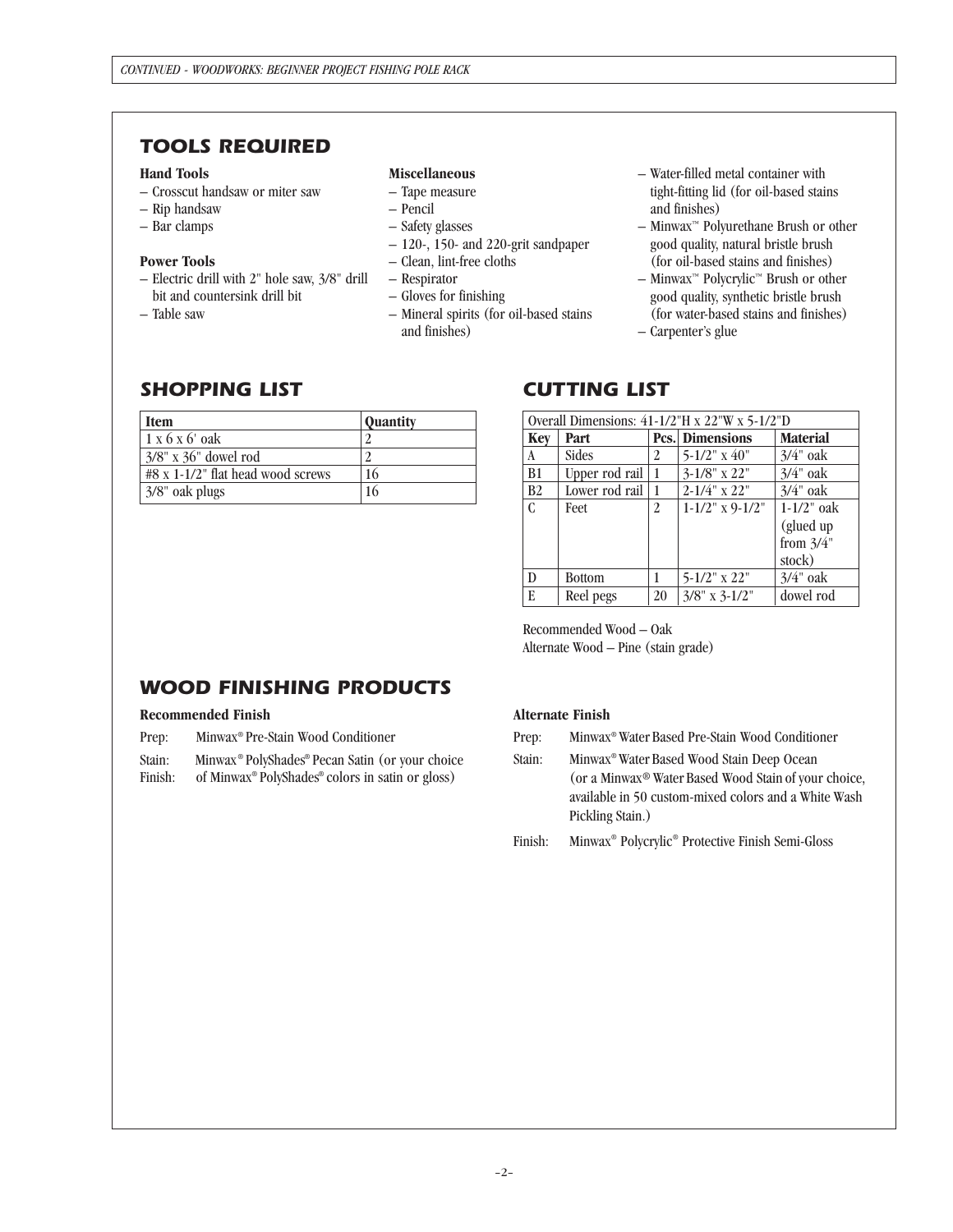### *BEFORE YOU BEGIN*

Good craftsmanship begins and ends with good work habits, so make the following steps part of your routine workshop practice. If you have any doubts or questions about how to proceed with a project, always discuss them with your instructor.

- Carefully and fully review plans and instructions before putting a tool to the project lumber.
- Work sensibly and safely. Wear safety goggles and the appropriate respirator whenever making sawdust or working with thinners or other solvents.
- At the end of every work session, clean up your shop area and put away all portable tools.

### *CUTTING AND ASSEMBLY PROCEDURE*

**1.** Cut one end of each 1 x 6 square.

**2.** Measuring from the squared-off end, cut the sides (A) to length and cut the 45-degree bevels on the top corners.

**3.** Lay out and drill for the reel pegs (E). Use a stop collar or piece of masking tape as a depth gauge on the drill bit to prevent the holes from going all the way through the sides.

**4.** Cut two pieces of 1x6 to length for the bottom (D) and the two rod rails (B1 and B2), which will be ripped from one board. Cut these parts carefully to ensure that they are exactly the same length.

**5.** On one of the 22" boards, lay out and drill the holes in the rod rail (Fig. 2). After the holes are drilled, rip the rod rail down the centerline of the holes to produce the upper and lower rod holders.

**6.** Make the feet (C) by gluing together two pieces of 3/4" material. Cut the 45-degree bevel on the front of the feet.

**7.** Pre-drill the screw holes through the sides. Thoroughly sand all of the pieces, and use hand sanding to put a slight chamfer on one end of the reel pegs.

**8.** Screw and glue the feet to the inside faces of the sides, keeping the square end of the foot even with the back edge of the side.

**9.** Assemble the rack by standing it upright, with the front edge of the bottom piece resting on the feet. Use a bar clamp to securely hold the parts together. Then position and clamp the upper rail. Do not allow the bar clamp to cover the screw holes. Drill into the upper rail and drive the screws through, holding it in place.

**10.** Then, position the lower rod rail and drill, and screw it in place.

**11.** Loosen the lower bar clamp and position it to allow drilling and screwing the bottom in place.

**12.** Finally, glue and tap in the plugs and reel pegs, keeping the chamfered ends of the reel pegs facing out. Be sure to carefully remove excess glue before the pieces dry. Sand the plugs flush with the surface of the sides.

## *STAINING AND FINISHING*

*Woodworker's Tip: Though you may be tempted to cut short your sanding, preparation and application time, don't do it. These tasks are very important steps in obtaining a high-quality finish. Remember, it is the finish, just as much as the fit and smoothness of the parts that will have great bearing on how people judge your craftsmanship. To ensure an excellent result, follow the steps listed in this section and also the instructions the finish manufacturer puts on its products.*

### **FINISHING TIPS**

- Test the stains and finishes you are planning to use on scraps of wood. On the back of the scrap, mark the stain/finish combination and the type of wood. Allow all samples to dry thoroughly before making your final finish selection. Save your samples for quick reference on future projects.
- All stains and finishes must be allowed to dry thoroughly between coats. Remember that drying times can vary due to humidity and other climatic conditions.
- If you have some leftover stain or finish, wipe the can rim so that stain or finish in the rim won't dry out and prevent the lid from forming a tight seal.
- Brushes used for water-based products, such as Minwax® Water-Based Wood Stains or Minwax® Polycrylic® Protective Finish, should be cleaned with soap and water; oil-based finishes must be cleaned with mineral spirits.

**13.** Sand all pieces with 120-grit sandpaper, then move up to 220-grit to complete the pre-finish smoothing. Use an orbital sander and withthe-grain sanding strokes to remove any marks or scratches. Dust off the piece and wipe it carefully with a clean, lint-free cloth lightly dampened with water.

### **Recommended Finish**

14. Apply Minwax<sup>®</sup> PolyShades<sup>®</sup> following the directions on the can. Use a good quality, natural bristle brush suitable for use with polyurethane. Stir the can contents thoroughly before starting and periodically repeat stirring during your work session. Allow the first coat to dry overnight.

**15.** The next day, sand all surfaces lightly with 220-grit sandpaper or very fine (000) steel wool using with-the-grain strokes. Wipe all surfaces with a cloth dampened with mineral spirits. Apply a second coat of Polyshades ®. To achieve a deeper color, you may apply a third coat after 6 hours, repeating the application directions. Allow the project to cure for several days before using it.

*Woodworker's Tip: If you achieve the desired color on the first or second coats of PolyShades®, apply a clear coat of Minwax® Fast-Drying Polyurethane or Minwax® Wipe-On Poly for added protection.*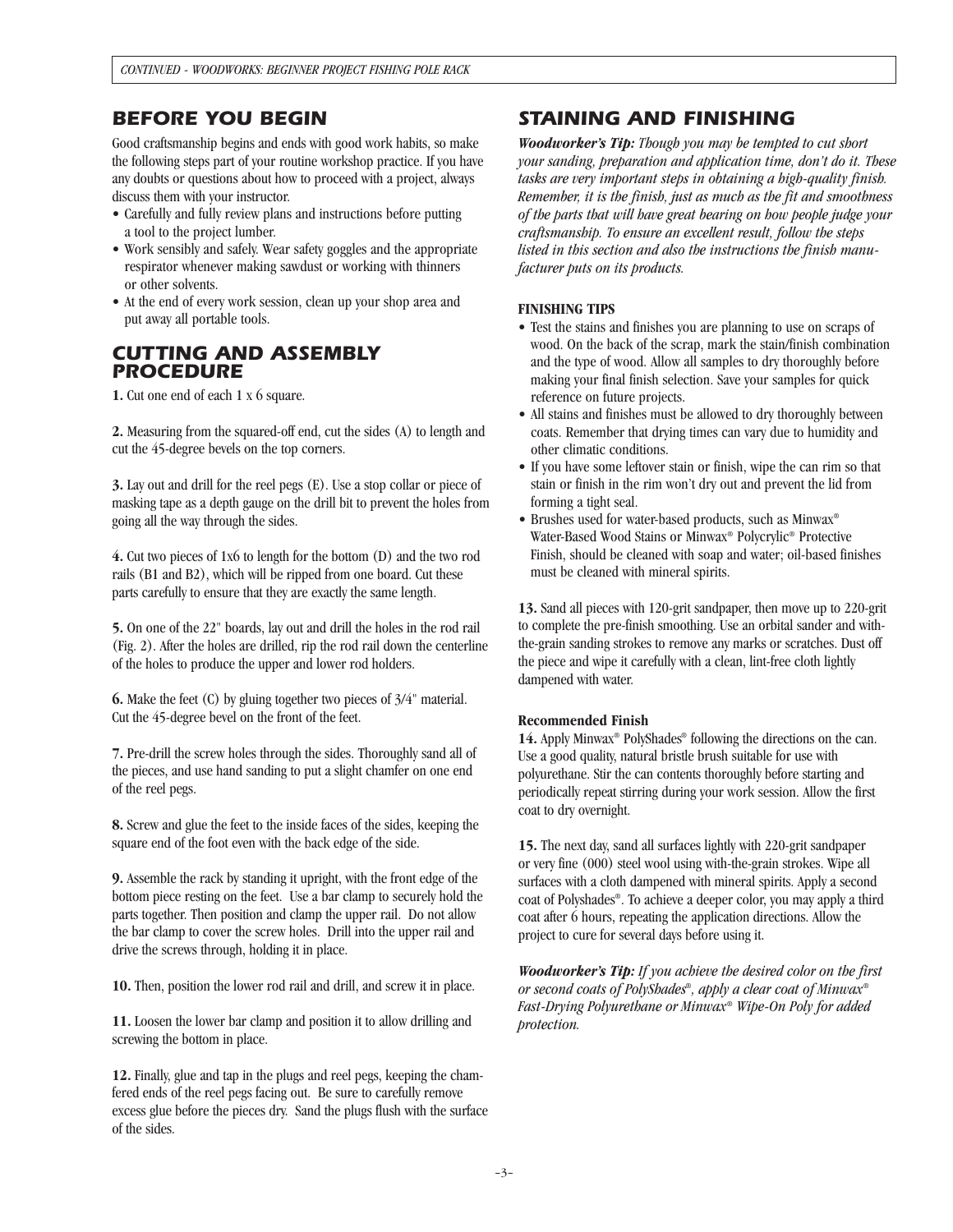#### **Alternate Finish**

Before applying Minwax® Water Based Wood Stain to a hardwood or softwood, apply Minwax® Water Based Pre-Stain Wood Conditioner following the directions on the can. Applying it will help to ensure even absorption of stain and prevent blotchiness that can occur with some woods. After 1 to 5 minutes, wipe off all excess conditioner using a clean, soft cloth. Wait 15 to 30 minutes then use 220-grit or finer sandpaper to sand off any "whiskers" raised by the conditioner. Proceed to the staining within 2 hours.

**16.** Do the staining in two steps, starting on the interior surfaces and then do to the exterior surfaces. Apply the Minwax ® Water Based Wood Stain you've chosen using either a nylon/polyester brush or a cloth. Allow stain to penetrate no longer than 3 minutes. While stain is still wet, wipe off all excess with a clean cloth that's been lightly dampened with stain. Allow the piece to dry for 2 hours before applying a second coat, if desired. Allow the piece to dry overnight before applying the protective clear finish.

*Woodworker's Tip: Minwax*® *Water Based Wood Stain is available in 50 custom-mixed colors and a White Wash Pickling Stain. This means that you are not limited to just traditional wood colors (pine, oak, walnut, etc.). Instead, you can actually pick and apply a color to complement the décor of the room in which the fishing pole rack will be placed. For this reason, make sure you look over all of the Minwax*® *color charts or go to* **minwax.com** *before making your final selection.*

17. After allowing the piece to dry overnight, apply Minwax® Polycrylic® Protective Finish following the directions on the can. Stir the can contents thoroughly before starting and periodically repeat the stirring during your work session.

**18.** Working a small area at a time to maintain a wet edge, apply the first coat. Work quickly and make the final strokes in each newly finished section using with-the-grain brushstrokes.

**19.** Allow the finish to dry a minimum of 2 hours. Then sand lightly with 220-grit or finer sandpaper wrapped around a soft backup block. Thoroughly wipe all surfaces with a cloth lightly dampened with water.

**20.** Repeat steps 18 and 19 to apply the second and final coat.

#### **PRODUCT SAFETY**

For your safety and the safety of those you work with, always read the safety warnings, which manufacturers print on their labels, and follow them to the letter. Typical safety advice and instructions will contain information such as the following:

**WARNING!** Removal of old paint by sanding, scraping or other means may generate dust or fumes that contain lead. Exposure to lead dust or fumes may cause brain damage or other adverse health effects, especially in children or pregnant women. Controlling exposure to lead or other hazardous substances requires the use of proper protective equipment, such as properly fitted respirator (NIOSH approved) and proper containment and cleanup. For more information, call the National Lead Informations Center at 1-800-424-LEAD (in US) or contact your local health authority.

**When using oil-based wood finishing products: CAUTIONS: CONTAINS ALIPHATIC HYDROCARBONS. Contents are COMBUSTIBLE.** Keep away from heat and open flame. **VAPOR HARMFUL.** Use only with adequate ventilation. To avoid overexposure, open windows and doors or use other means to ensure fresh air entry during application and drying. If you experience eye watering, headaches, or dizziness, increase fresh air, or wear respiratory protection (NIOSH approved) or leave the area. Avoid contact with eyes and skin. Wash hands after using. Keep container closed when not in use. Do not transfer contents to other containers for storage.

**FIRST AID:** In case of eye contact, flush thoroughly with large amounts of water for 15 minutes and get medical attention. For skin contact, wash thoroughly with soap and water. In case of respiratory difficulty, provide fresh air and call physician. If swallowed, call Poison Control Center, hospital emergency room, or physician immediately. **NOTICE:** Reports have associated repeated and prolonged occupational exposure to solvents with permanent brain and nervous system damage. Intentional misuse by deliberately concentrating and inhaling contents may be harmful or fatal.

**WARNING:** This product contains a chemical known to the State of California to cause cancer and birth defects or other reproductive harm. **DO NOT TAKE INTERNALLY. KEEP OUT OF REACH OF CHILDREN.**

#### **When using water-based wood finishing products:**

**CAUTIONS:** Use Only With Adequate Ventilation. To avoid overexposure, open windows and doors or use other means to ensure fresh air entry during application and drying. If you experience eye watering, headaches, or dizziness, increase fresh air, or wear respiratory protection (NIOSH approved), or leave the area. Avoid contact with eyes and skin. Wash hands after using. Keep container closed when not in use. Do not transfer contents to other containers for storage.

**FIRST AID:** In case of eye contact, flush thoroughly with large amounts of water. Get medical attention if irritation persists. If swallowed, get medical attention immediately.

**WARNING:** Contains Alkyl propanols, ethylene glycol, n-methyl pyrrolidone. **VAPOR HARMFUL.** Use only with adequate ventilation. To avoid overexposure, open windows and doors or use other means to ensure fresh air entry during application and drying. If you experience eye watering, headaches, or dizziness, increase fresh air, or wear respiratory protection (NIOSH approved), or leave the area. Avoid contact with eyes and skin. Wash hands after using. Keep container closed when not in use. Do not transfer contents to other containers for storage.

### **DO NOT TAKE INTERNALLY.**

**FIRST AID:** In case of eye contact, flush thoroughly with large amounts of water for 15 minutes and get medical attention. For skin contact, wash thoroughly with soap and water. In case of respiratory difficulty, provide fresh air and call physician. If swallowed, call Poison Control Center, hospital emergency room, or physician immediately.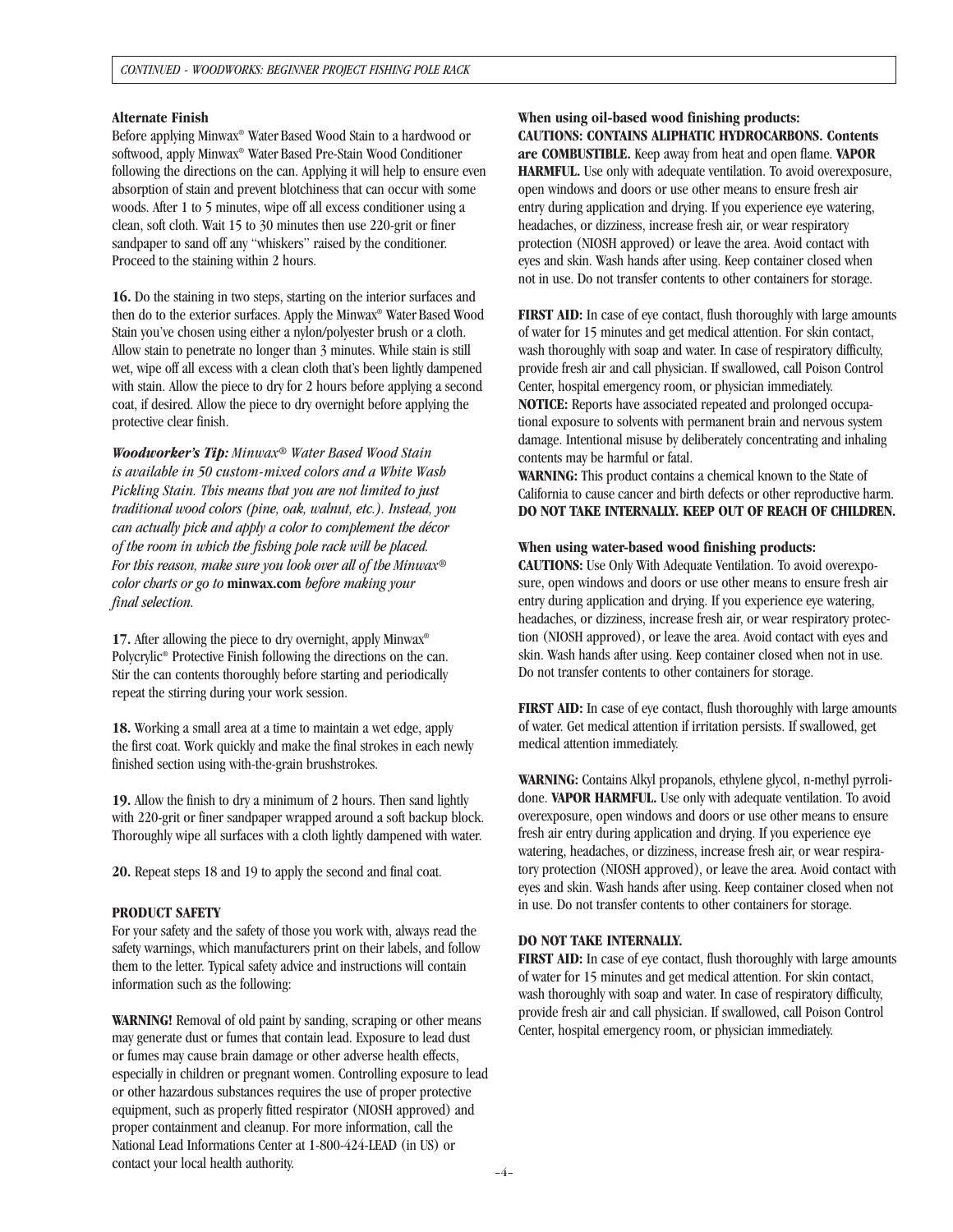### **DELAYED EFFECTS FROM LONG-TERM OVEREXPOSURE.**

Contains solvents which can cause permanent brain and nervous system damage. Intentional misuse by deliberately concentrating and inhaling contents may be harmful or fatal.

**WARNING:** This product contains a chemical known to the State of California to cause cancer and birth defects or other reproductive harm.

## **KEEP OUT OF REACH OF CHILDREN.**

#### **SAFE DISPOSAL OF RAGS AND WASTE.**

**DANGER:** Rags, steel wool, other waste soaked with this product, and sanding residue may spontaneously catch fire if improperly discarded. Immediately place rags, steel wool, other waste soaked with this product, and sanding residue in a sealed, water-filled, metal container. Dispose of in accordance with local fire regulations.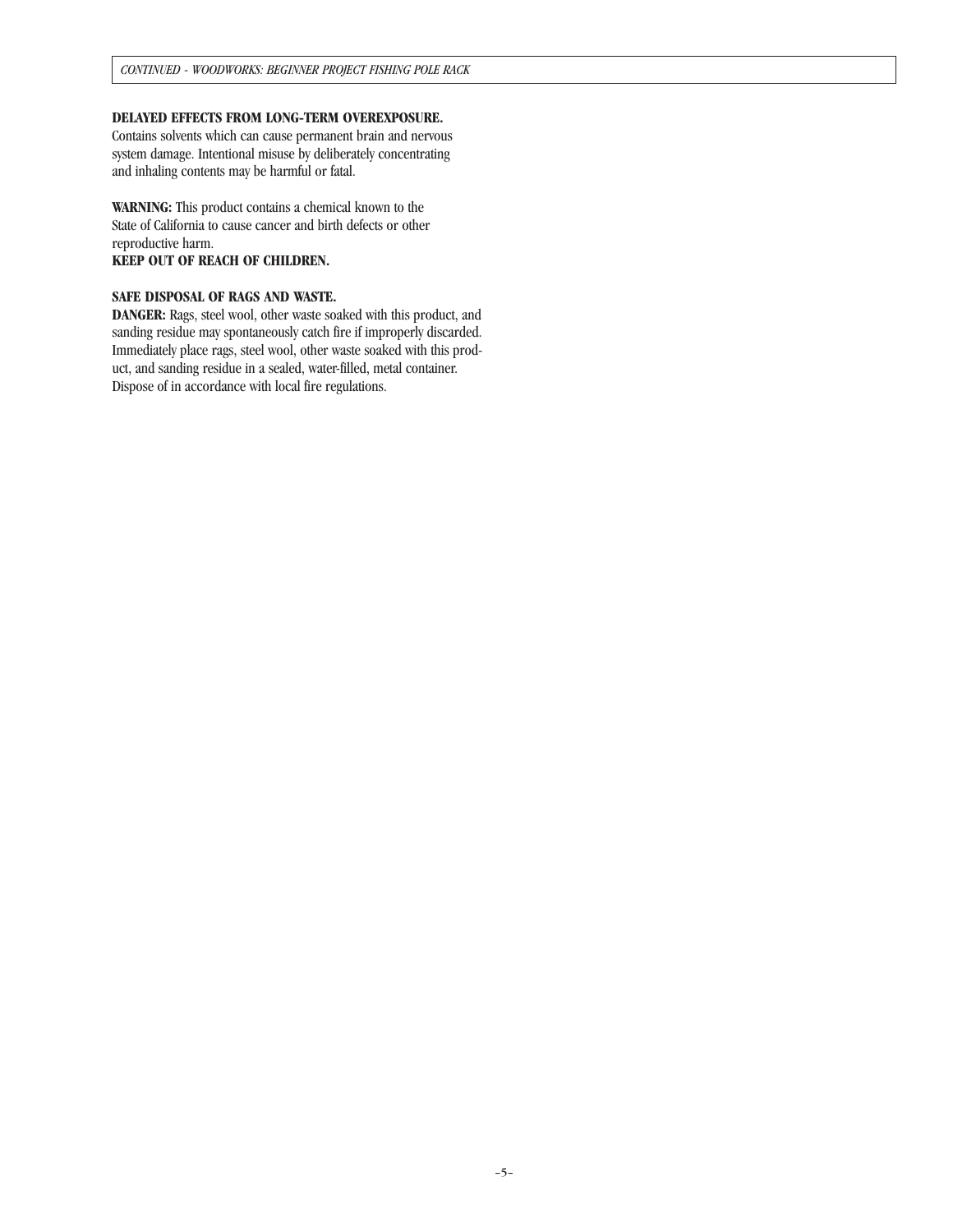# *FIG 1. FISHING POLE RACK DETAIL*